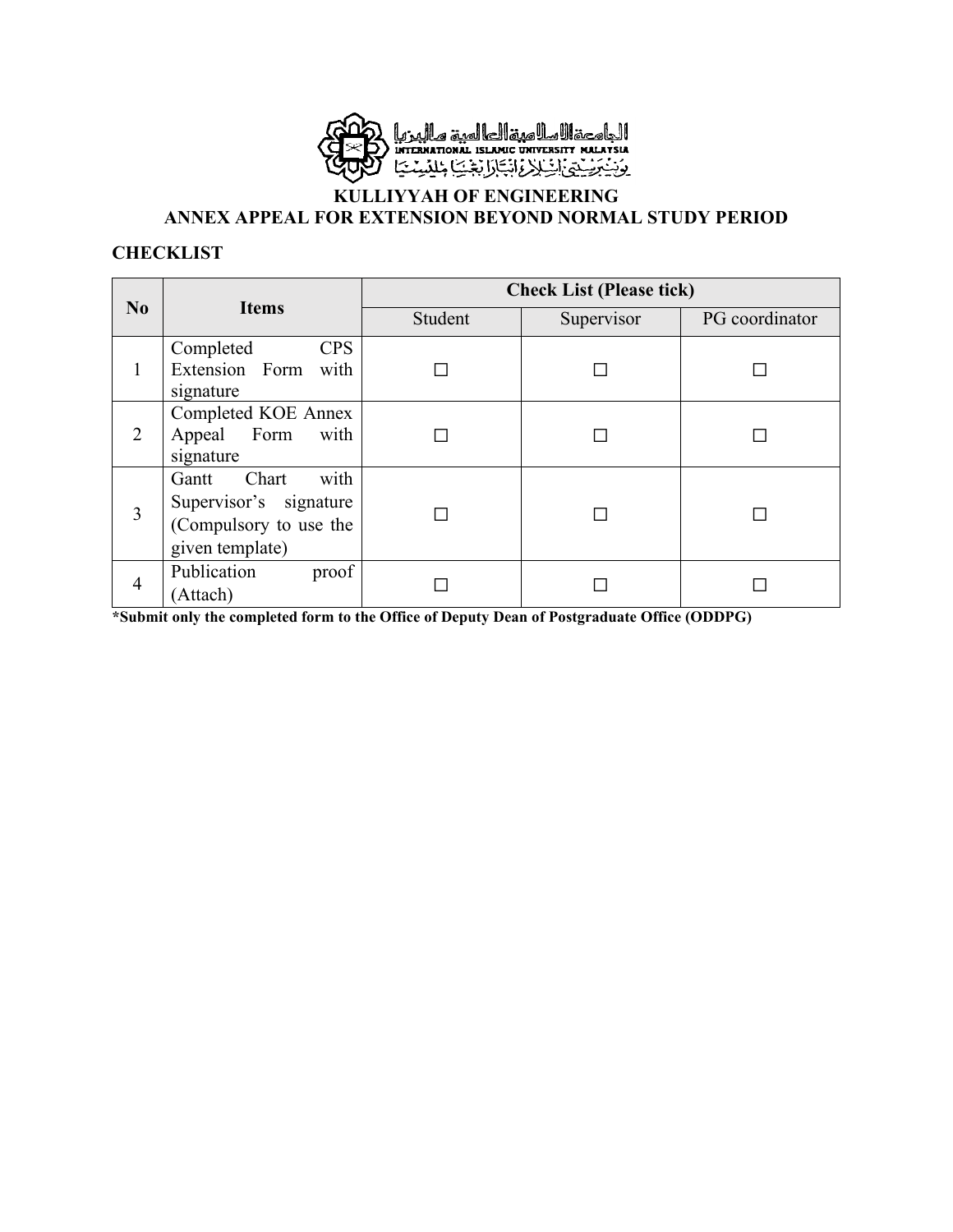| <b>Version No.</b>                | : 01 |
|-----------------------------------|------|
| <b>Revision No</b>                | : 00 |
| <b>Effective Date: 19/03/2021</b> |      |



## **KULLIYYAH OF ENGINEERING ANNEX APPEAL FOR EXTENSION BEYOND NORMAL STUDY PERIOD**

### *SECTION A: STUDENT INFORMATION*

*The application of extension beyond normal study period needs to be submitted ONE (1) semester prior to extension.* 

*\*\* Please attach Gantt Chart.*

| Name:                                  | Matric No.:                  |
|----------------------------------------|------------------------------|
| Department :                           | Programme: PHD / MSENG / MSc |
| Number of semester extension required: |                              |

## *SECTION B: STUDENT'S RESEARCH PROGRESS*

|  | Remaining Courses -<br>credit hours (applicable for MSc by coursework/Mixed mode) |
|--|-----------------------------------------------------------------------------------|
|  | Remaining Chapters -                                                              |
|  | Data collection and analysis -<br>%                                               |
|  | Research Publication status -                                                     |

Justification for extension: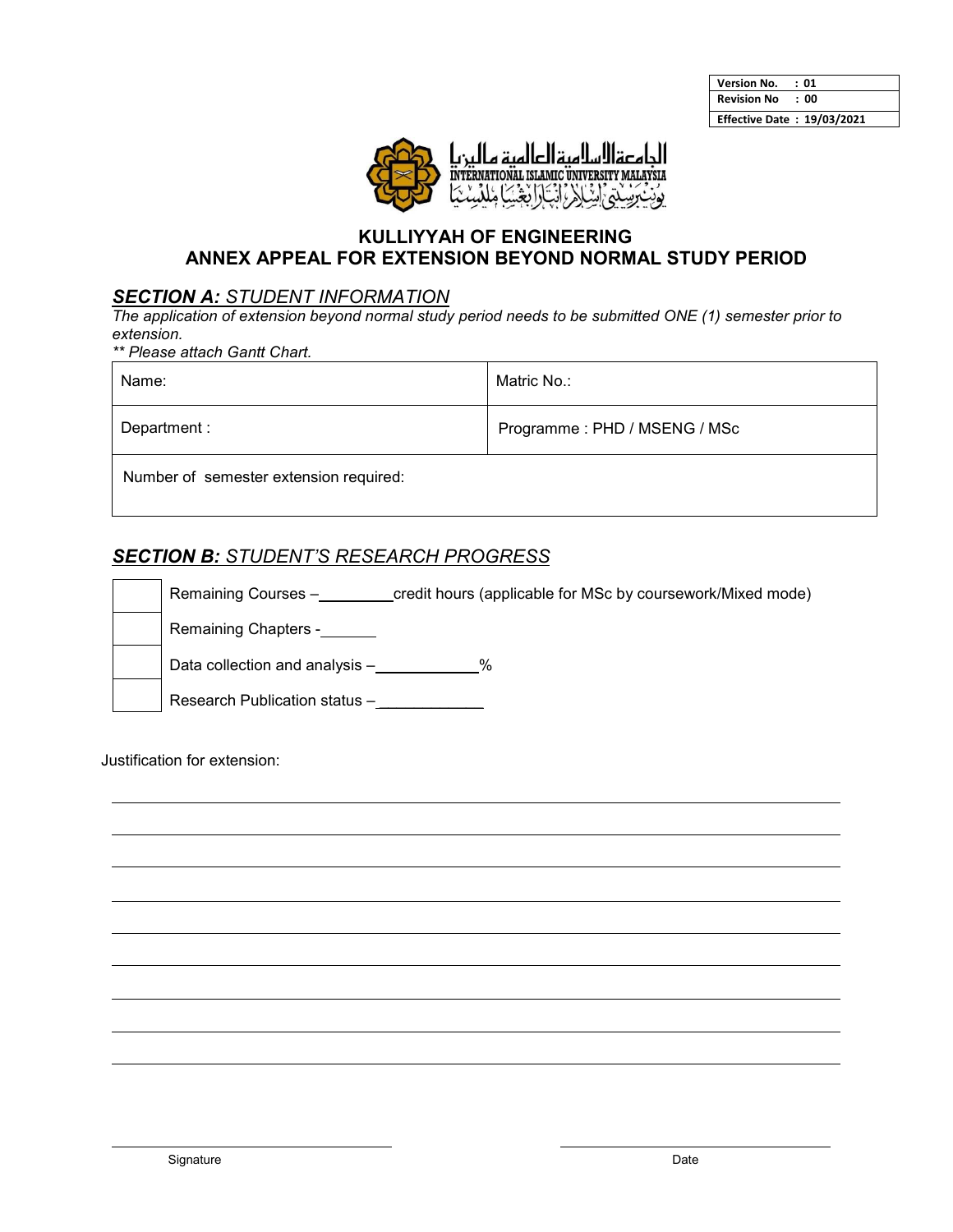# *SECTION C: RECOMMENDATION FROM THE SUPERVISOR*

Can the student graduate within the stipulated extension duration: YES / NO

Expected Date of Thesis submission:

Recommendation and comments:

Signature & Stamp Date by the Stamp Date of the Stamp Date of the Stamp Date of the Stamp Date of the Stamp Date

# *SECTION C: RECOMMENDATION FROM THE PG COORDINATOR / HEAD OF DEPARTMENT*

Based on the justification, the department RECOMMENDS / DOES NOT RECOMMEND the application.

Remarks:

Signature & Stamp Date by the Stamp Date of the Stamp Date of the Stamp Date of the Stamp Date of the Stamp Date

# *SECTION D: RECOMMENDATION FROM THE DEPUTY DEAN (POSTGRADUATE)*

Based on the department recommendation (if any), Kulliyyah/Institute in its KPGC meeting No. () held on () decided to \*RECOMMEND/NOT RECOMMEND this appeal for UCPS consideration and approval.

Signature & Stamp Date of the Stamp Date of the Stamp Date of the Stamp Date of the Stamp Date of the Stamp Date of the Stamp Date of the Stamp Date of the Stamp Date of the Stamp Date of the Stamp Date of the Stamp Date o